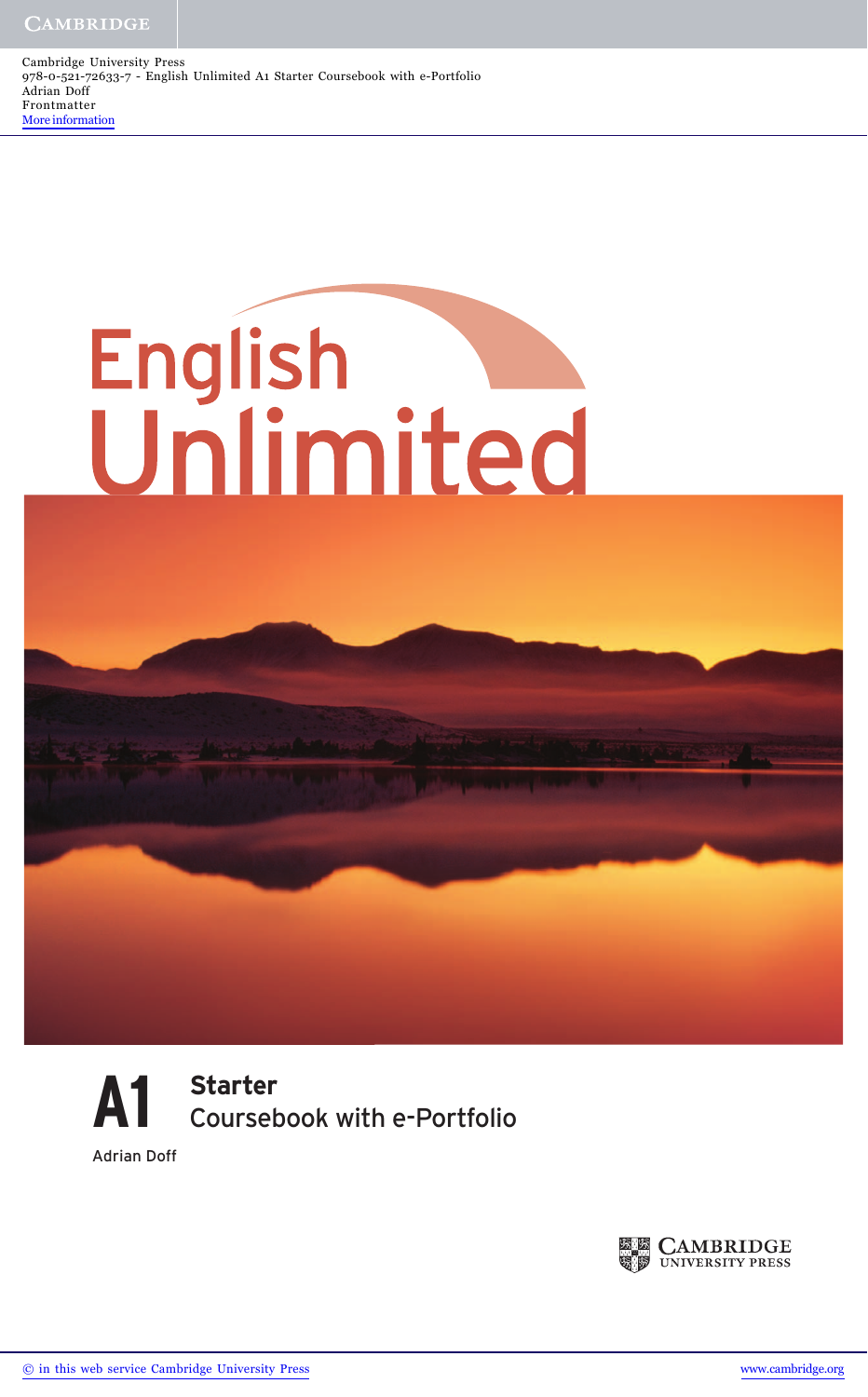### **Acknowledgements**

**Adrian Doff** would like to thank Karen Momber and Keith Sands at Cambridge University Press for overseeing the project and for their invaluable help and support throughout the development of this course. He would also like to thank his editor, Andrew Reid, for his commitment and hard work and his help in bringing the book into its final form. He would like to thank Dr Astrid Krake and Donna Liersch at the Volkshochschule München for giving him an opportunity to teach there and try out new ideas.

He would also like to thank Gabriella Zaharias for consistently supporting and encouraging him during the writing of this book.

**The authors and publishers would like to thank the following people who contributed to the authentic recordings:**

Lion Bischof, Grover Evans Jr, Emma Jones, Donna Liersch, Olliver Sebastian, André Zaharias, Gabriella Zaharias.

**We would also like to thank the following people for their contributions to photographs:**

Wendy Tina Azu, Corinne Doff, Natasha Doff.

**The publishers would like to thank the following teachers for all the insightful, practical feedback they provided on the early drafts of the Coursebook:**  .<br>Steve Banfield, Sandra Oddy (United Arab Emirates); Donna Liersch, Regin Titelius (Germany); Paulo Henrique Gomes do Abreu (Brazil); Nigel Daly (Taiwan); Jamelea Nader (Japan); Howard Smith (United Kingdom); Gill Hamilton (Spain); Cecelia Araceli Medrano Vela (Mexico).

**We are also grateful to the following contributors:**

Picture research: Hilary Luckcock Photography: Gareth Boden

Audio recordings: John Green at Audio Workshop and i-Audio, London Design and page make-up by Stephanie White at Kamae Design.

**The authors and publishers acknowledge the following sources of copyright material and are grateful for the permissions granted. While every effort has been made, it has not always been possible to identify the sources of all the material used, or to trace all copyright holders. If any omissions are brought to our notice, we will be happy to include the appropriate acknowledgements on reprinting.** Text on pages 81, 92 and 94 reproduced with kind permission of Erich Lejeune.

#### **The publishers are grateful to the following for the permissions to reproduce copyright photographs and material:**

Key: l = left, c = centre, r = right, t = top, b = bottom

Andrew Risk for p12(cl), p12(b); Alamy/©Rod McLean for p8(br), /©Westend61 GmbH for p9, /©Noimage for p12(cr), /©Rex Argent for p15(A), /©Mary Evans Picture Library for p15(D), /©Kuttig-People for p16(tl), /©Richard Baker for p16(tr), /©GlowImages for p20(bl), /©Eric James for p22(cl), /©Chris Pritchard for p22(r), /©Westend61 GmbH for p25(l), ©Andrew Holt for p28(cr), /©Datacraft Co. Ltd for p34(tl), /©Radius Images for p34(cl), /©UpperCut Images for p34(br), /©Tim Ha for p36(bl), /©Iconotec for p36(C), /©Megapress for p39(t), /©vario images GmbH & Co KG for p48(l), /©Karen T Spencer for p48(cl), /©Joe Tree for p48(cr), /©Picture Contact for p52(1), /©Paul Springett 05 for p52(5), /©Jon Arnold Images Ltd for p52(4), /©foodfolio for p54(2), /©Blend Images for p54(3), /©Westend61 GmbH for p54(Olga), /©UpperCut Images for p54(Connie), /©Blend Images for p57(C), /©Yadid Levy for p57(D), /©Jon Arnold Images for p62(A), /©Wildscape for p62(cr), /©Jim Snyders for p62(br), /©Yadid Levy for p64(tl), /©Image Werks Co Ltd for p65(tl), /©Stephen Lloyd, Singapore for p65(b), /©David Muscroft for p71, /©David R Frazier Photolibrary for p74(B), /©Howard Davies for p76(b), /©Dinodia Images for p78(2), /©Interfoto for p78(6), /©Photofusion Picture Library for p80(t), /©Mauro Rinaldi for p81(r), /©Anthony Haigh for p82(l), /©Martin Thomas for p86(D), /©Bubbles Photo Library for p87(bl), /©Chris Ratcliffe for p97(tl), /©Peter Greenhalgh(UKpix.com) for p97(bl), /©Chad Ehlers for p97(tr), /©David Angel for p97(bc); Andrew Reid for

p97(tc); Bridgeman Art Library/©Musee Picasso, Paris, France, DACS for p79(b); Corbis/©Ned Frisk Photography for p6(b), /©Ingo Boddenberg for p11, /©Gideon Mendel for p17(A), /©Image Source for p17(D), /©Arthur Thevenart for p48(r), /©Geoff Arrow for p52(2), /©Jim Craigmyle for p56(bl), /©Bettmann for p60(c), /©Jose Fuste Raga for p62(E), /©Steve Prezant for p70(C), /©Jack Hollingsworth for p70(A), /©Bettmann for p78(4), /©Bettmann for p78(5), /©Skyscan for p86(A); Daily News Pictures, New York/©Rosier for p17(tr); Education Photos/©John Walmsley for p46(br); Getty/©Romilly Lockyer for p6(t), /©Gulf Images for p15(t), /©Jeff Zaruba for p16(F), /©Anderson Ross for p17(F), /©JJ for p22(l), /©Samba Photo/Edu Lyra for p22(cr), /©Zubin Shroff for p44(t), /©Brooke Slezak for p52(t), /©Imagemore Co Ltd for p57(A), /©Marco Cristofori for p76(c), /©Time & Life Pictures for p78(7), /©Hulton Archive for p79(t), /©Ryan McVay for p90(C), 98(C); Harper Collins/©Thorsons for p58(tl); istockphoto/©Huchen Lu for p27(t), /©Pattie Steib for p15(C), /©Norman Pogson for p16(E), /©Brad Killer for p18(A), /©Niko Smrke for p20(br), /©Chris Schmidt for p31, /©Wrangel for p41(1), /©Andrew Simpson for p41(3), /©Brian McEntire for p41(4), /©Denise Ritchie for p41(5), /©Bryan Myhr for p41(6), /©poco-bw for p41(7), 41(8), /©Diane Diederich for p44(b), /©Rene Mansi for p49(l), /©Mike Clarke for p49(c), /©TommL for p49(r), /©Pavel Losevsky for p54(1), /©Ivana Brcic for p57(B), /©Jasmin Awad for p70(tl), /©Marcus Lindstrom for p74(D), /©quavondo for p80(c), /©Oversnap Photography for p86(C), /©Frank van den Bergh for p86(H), ©Eric Michaud for p87(cl), /©Raghuvanshi for p87(cc), /©Digitalskillet for p87(cr), /©Steve Cole for p87(bc), /©Chris Schmidt for p87(br), /©Colleen Butler for p90(A), /©Paul Hill for p90(B), /©Dan Barnes for p90(E), /©Colleen Butler for p98(A), /©Paul Hill for p98(B), /©Dan Barnes for p98(E); Lebrecht Photo Library/©RA for p84(t); Lonely Planet/©Monfred Gottschalk for p76(t); Luxe Interior Decoration LLC/©Tom Dixon for p8(bc); PA/©Tony Marshall/ Empics Sport for p81(l); Photolibrary/©Digital Vision for p15(B), /©Bananastock for p16(D), /©Monkey Business Images Ltd for p17(B), /©Westend61 for p18(tl), /©Robert Harding for p28(cl), /©fancy for p34(bc), /©Image Source for p34(cr), /©Digital Vision for p44(c), /©Rubberball for p46(bl), /©Holger Leue for p52(3), /©IZA Stock for p57(E), /©Corbis for p64(tr), /©ImageState for p65(tr), /©Juan Manuel Silva for p74(A), /©Westend61 for p80(b), /©ESP Photo for p86(B); Punchstock/©Juice Images for p12(tl), /©Design Pics for p12(tr), /©Rubberball for p17(tl), /©Creatas for p18(B), /©MIXA for p20(ct), /©Valueline for p26, /©GoGo .<br>ges for p34(tr), /©Bananastock for p60(b); Rex Features/©N D/Viollet for p78(3), /©Eitan Simanor/Robert Harding for p86(G); Shutterstock/©Jan Kranendonk for p8(bl), /©Stephen Coburn for p12(tc), /©D J Kinder for p16(C), /©Baevskiy Dmitry for p17(C), /©Beerkoff for p17(E), /©Losevsky Pavel for p18(C), /©Monkey Business Images for p25(r), /©Amy Nichole Harris for p28(b), /©Instinct Design for p36(B), /©David Vadala, for p41(2), /©Solovieva Ekaterina for p56(tr), /©Pierdelune for p62(B), /©Ian Stewart for p62(C), /©Maksym Gorpenyuk for p62(D), /©Galyna Andrushko for p62(cl), /©Amra Pasic for p64(bl), /©Juriah Mosin for p64(br), /©Andrey Starostin for p67(t), /©JayDee for p67(b), /©Galyna Andrushko for p68(t), /©dwphotos for p74(C), /©Michael Zysman for p82(t), /©Pierdelune for p86(E), ©Konglinguang for p86(F) , /©Stefan Ataman for p90(D), /©bubamarac for p90(F), /©Philip Lange for p90(G), /©Stefan Ataman for p98(D), /©bubamarac for p98(F), /©Philip Lange for p98(G); Throckmorton Fine Art, New York for p84(c); Topfoto/©The Granger Collection for p78(1).

**The following photographs were taken on commission by Gareth Boden for CUP:** p15(c), p30(all), p31(tl, tr), p46(cl), p50, p54(André), p56(tc, br), p57(tr), p70(tr), p70(B), p72, p73.

#### **We are grateful to the following for their help with the commissioned photography:**

Clare Rintall, Simon Balle School, Hertford, University of Hertfordshire, Hatfield. **Illustrations by** Kathy Baxendale, Tom Croft, Mark Duffin, Julian Mosedale,

Mark Preston, Martin Sanders, Nigel Sanderson, Sean Sims, Lucy Truman.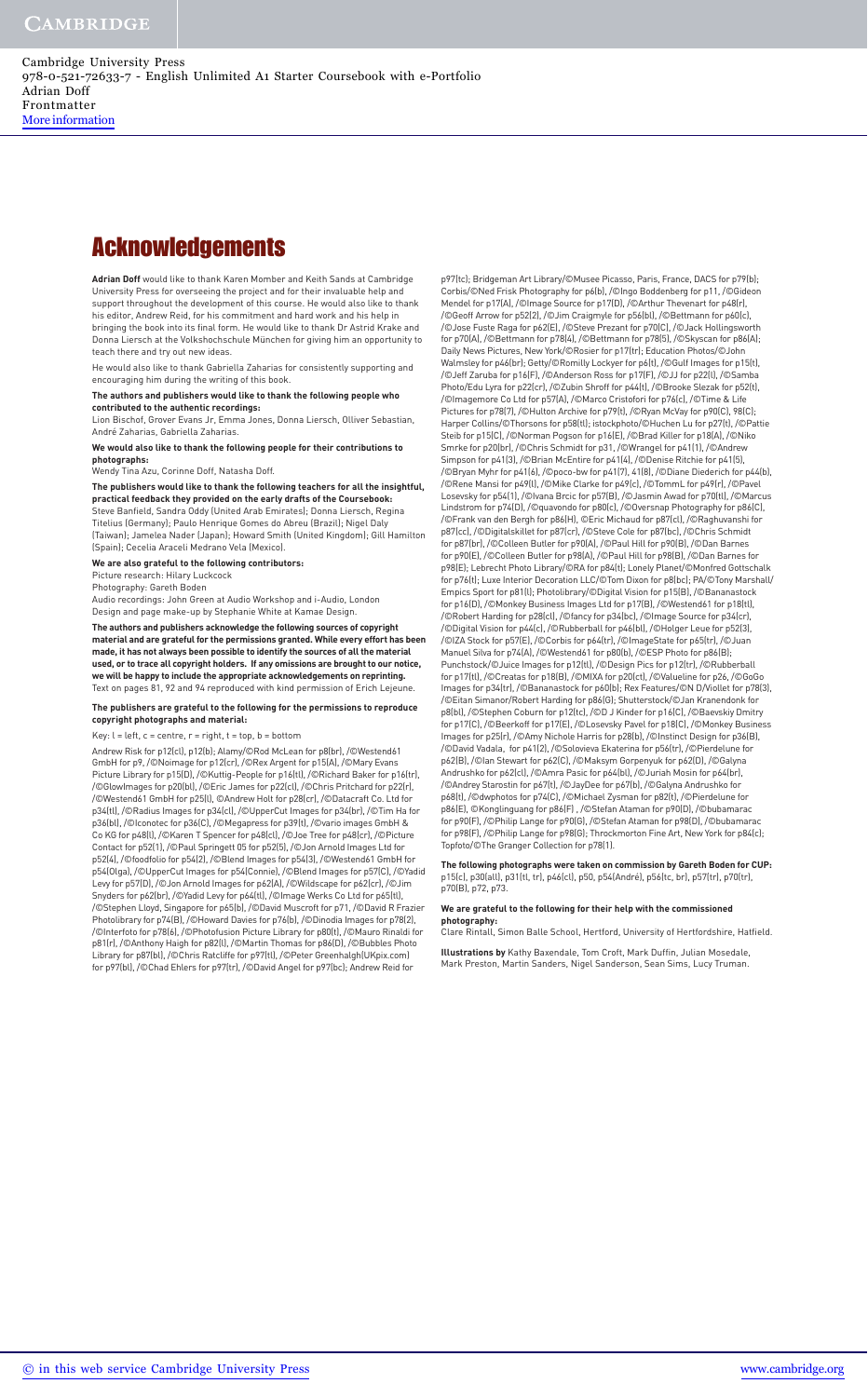Cambridge University Press 978-0-521-72633-7 - English Unlimited A1 Starter Coursebook with e-Portfolio Adrian Doff Frontmatter [More information](http://www.cambridge.org/9780521726337)

# How to use this coursebook



Each unit of this book is divided into sections, with clear, practical **goals** for learning.

The first five pages of the unit help you build your language skills and knowledge. These pages include speaking, listening, reading, writing, grammar and vocabulary activities. They also include **Classroom language** and **Sounds and spelling** activities. They are followed by a **Target activity** which will help you put together what you have learned.







Then there is a **Keyword** section, which looks at the most common and useful words in English. This is followed by an **Explore speaking** or **Explore writing** task, and an **Across cultures** activity. These sections give you extra language and skills work, all aiming to help you become a better communicator in English and a more effective learner.



The **Look again** section takes another look at the target language for the unit, helping you to review and extend your learning.



This symbol shows you when you can hear and practise the correct pronunciation of key language, using the audio CD.

The **e-Portfolio** DVD-ROM contains useful reference material for all the units, as well as self-assessment to help you test your own learning, and Wordcards to help you test your vocabulary learning.



You can do more practice by yourself using the **Self-study Pack**, which includes a workbook and interactive DVD-ROM.

> The DVD-ROM contains video and over 200 interactive activities.

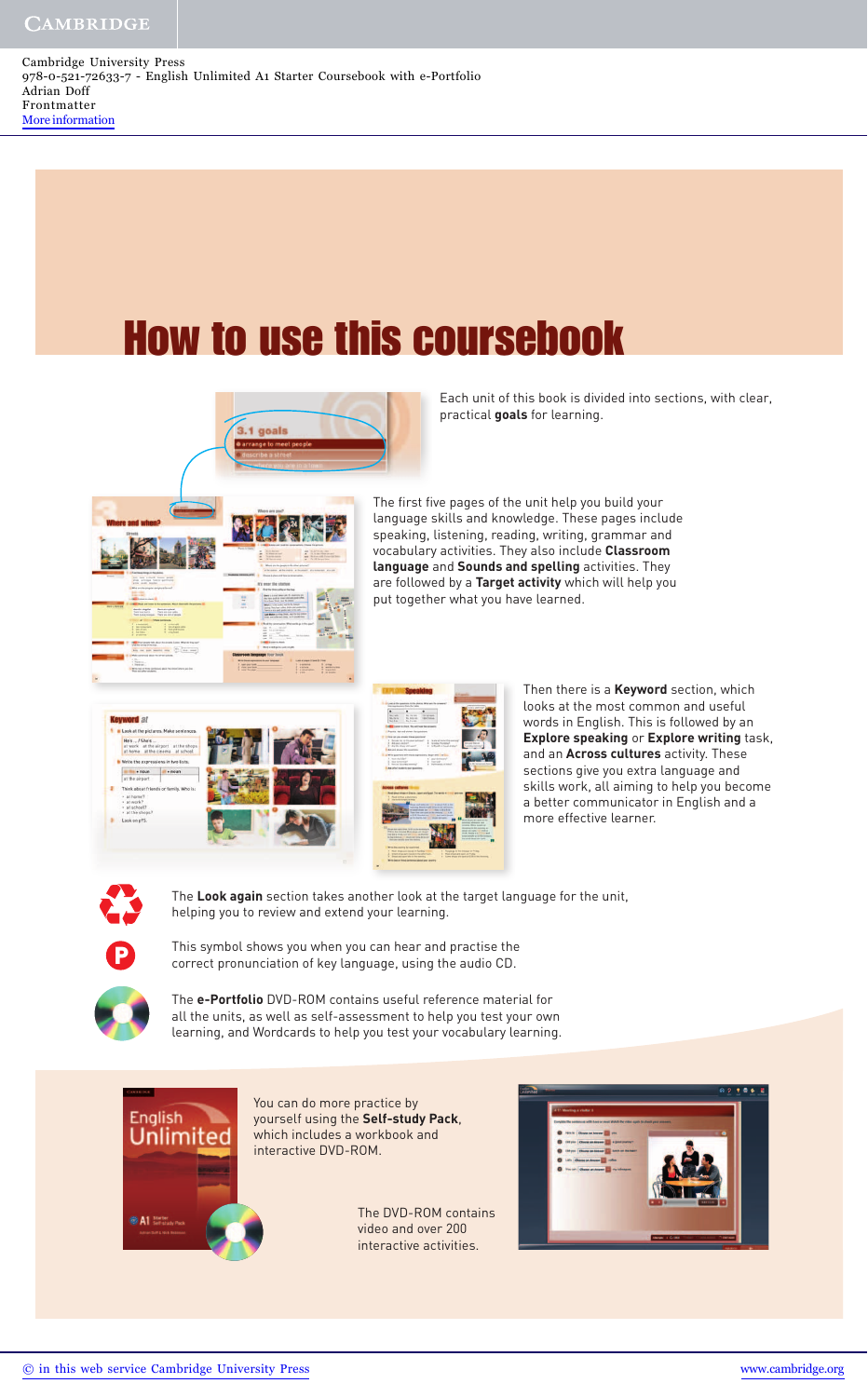## **Contents**

|                    | Goals                                                                                                                                                                                                                                                                                                                                             | <b>Language</b>                                                                                                                                                                                                               | <b>Skills</b>                                                                                                                                                                                                                                                                                                                     | <b>Explore</b>                                                                                                                                                                                                                         |
|--------------------|---------------------------------------------------------------------------------------------------------------------------------------------------------------------------------------------------------------------------------------------------------------------------------------------------------------------------------------------------|-------------------------------------------------------------------------------------------------------------------------------------------------------------------------------------------------------------------------------|-----------------------------------------------------------------------------------------------------------------------------------------------------------------------------------------------------------------------------------------------------------------------------------------------------------------------------------|----------------------------------------------------------------------------------------------------------------------------------------------------------------------------------------------------------------------------------------|
| pages<br>$6 - 13$  | <b>Hello</b><br>◎ talk to someone for the first time<br>● introduce yourself<br>● say where you are from<br>• ask people where they are from<br>• ask and say where places are<br>Say where you live<br>ask and say if you are married<br>● say if you have children<br><b>Target activity</b><br>Talk to someone for the first time              | Grammar<br>Questions p7<br>It's , Where is ? p8<br>$1/We +$ verb p9<br>I'm not, we're not p10<br><b>Vocabulary</b><br>Hello, I'm, My  p6<br>Countries p7<br>big, small  p8<br>Numbers 0-10 p10<br>boy, girl  p10              | <b>Reading</b><br>I live  p8<br><b>Listening</b><br>What's your name? p6<br>Olga from Moscow p9<br><b>Speaking</b><br>Introducing yourself p6<br>Saying where you are from p7<br><b>Writing</b><br>Where you live p9                                                                                                              | <b>Classroom language</b><br>Letter, word, sentence<br><b>Sounds and spelling</b><br>The letter i<br><b>Keyword</b> this<br><b>EXPLORESpeaking</b><br>Say hello and goodbye<br><b>Across cultures</b><br><b>Students</b>               |
| pages<br>$14 - 21$ | <b>People</b><br>● talk about people you know<br>ask and say how old people are<br><b>O</b> talk about families<br>● ask and say where you work<br>ask and say where other people work<br>Say where other people live and work<br><b>Target activity</b><br>Talk about people you know                                                            | Grammar<br>He's , She's  p14<br>He / She works p17<br>lives, works, has p18<br><b>Vocabulary</b><br>Numbers 11-20 p14<br>Family p15<br>work in, work for p16<br>Places of work p16                                            | <b>Reading and Listening</b><br>Donna's family p18<br><b>Listening</b><br>Omar and Emma p15<br>Party conversations p16<br><b>Speaking</b><br>Buying a birthday card p14<br>Talking about families p15<br>Talking about work p17                                                                                                   | <b>Classroom language</b><br>Look, read, write<br><b>Sounds and spelling</b><br>The letters th<br><b>Keyword</b> have (1)<br><b>EXPLOREWriting</b><br>Spell words aloud<br><b>Across cultures</b><br>Families and children             |
| pages<br>$22 - 29$ | Where and when?<br>◎ arrange to meet people<br>● describe a street<br>● say where you are in a town<br>● ask and say the time<br>Say what time of day you do things<br>Say if you are free<br>Say where and when to meet<br><b>Target activity</b><br>Arrange to meet people                                                                      | <b>Grammar</b><br>there's, there are p22<br><b>Vocabulary</b><br>Streets p22<br>Places in towns p23<br>Numbers 20, 25, 30  p24<br>Clock times p24<br>morning, afternoon  p24<br>Days p26<br>in, on, at p26<br>Let's meet  p27 | <b>Reading</b><br>Three cafés p23<br>Sleep p25<br><b>Listening</b><br>Describing streets p22<br>Aki's diary p26<br><b>Listening and Speaking</b><br>Asking the time p24<br><b>Speaking</b><br>Saying where you are p23<br>Saying when you are free p26<br><b>Speaking and Writing</b><br>Describing a street outside p22          | <b>Classroom language</b><br>Your book<br><b>Sounds and spelling</b><br>The letter a<br><b>Keyword</b> at<br><b>EXPLORESpeaking</b><br>● respond to questions<br>Say you're not sure<br><b>Across cultures</b><br><b>Shops</b>         |
| pages<br>$30 - 37$ | <b>About you</b><br>Say how you spend your time<br>● talk about things you often do<br>● say what you like and don't like<br>● say what you eat and drink<br>● ask for a drink in a café<br>● describe a restaurant or café<br>ask how people spend their time<br>• ask what people like<br><b>Target activity</b><br>Say how you spend your time | Grammar<br>I don't (like)  p31<br>Do you ? p34<br><b>Vocabulary</b><br>Activity verbs p30<br>Food p32<br>often, sometimes  p32<br>Drinks p32                                                                                  | <b>Reading</b><br>A restaurant guide p33<br><b>Listening</b><br>André p30<br><b>Listening and Speaking</b><br>What you like and don't like p31<br><b>Speaking</b><br>Asking how people spend their<br>time and what they like p34<br><b>Writing</b><br>What you like and don't like p31<br>Describing a restaurant<br>or café p33 | <b>Classroom language</b><br>Noun, verb, adjective<br><b>Sounds and spelling</b><br>e, ee and ea<br><b>Keyword</b> go<br><b>EXPLOREWriting</b><br>● write a description<br>loin ideas using and / but<br><b>Across cultures</b><br>Tea |
| pages<br>$38 - 45$ | <b>Things to buy</b><br>◎ choose and buy things<br>leantify common objects<br>● ask about things in shops<br>• ask and say how much things are<br>● say what clothes you wear<br>● ask about prices                                                                                                                                               | Grammar<br>Singular and<br>plural nouns p38<br>How much ? p40<br>He / She doesn't + verb p41<br>this, these p42<br><b>Vocabulary</b>                                                                                          | <b>Listening</b><br>A street kiosk p39<br>What colours do you like? p41<br><b>Speaking</b><br>Conversations at a kiosk p39<br>What colours do you wear? p41<br>Asking the price p42                                                                                                                                               | <b>Classroom language</b><br>Instructions [1]<br><b>Sounds and spelling</b><br>The sound $\sqrt{a}$<br><b>Keyword</b> in, on<br><b>EXPLORESpeaking</b>                                                                                 |

Common objects p38 Numbers, prices p39 Clothes p40 Colours p41

 use *sorry* and *excuse me* in conversations

Across cultures Office clothes

4

 ask about prices say what colours you like look at things in shops ask about price and size

**Search Target activity** 

 **Choose and buy things**